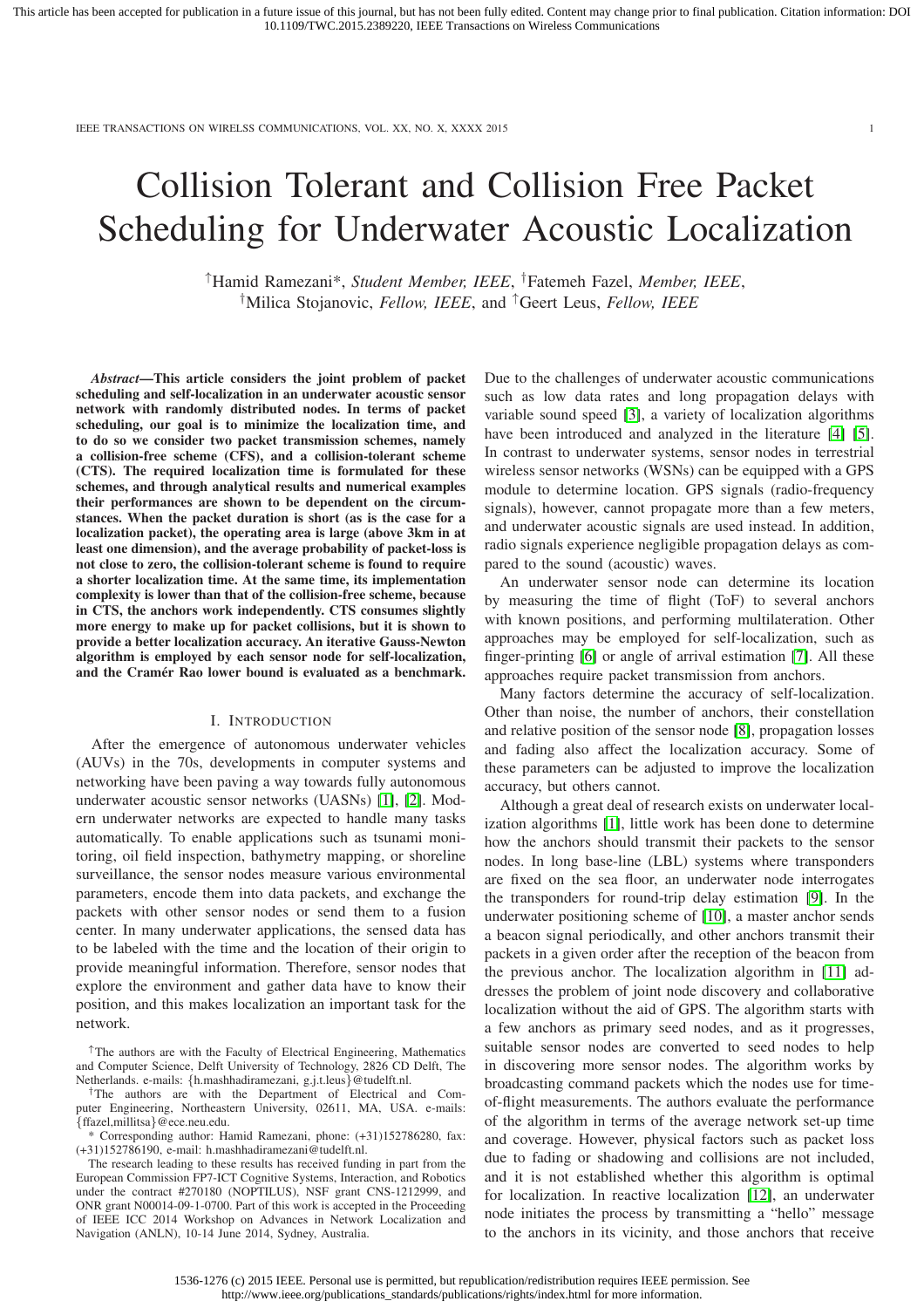the message transmit their packets. An existing medium access control (MAC) protocol may be used for packet exchanging [13]; however, there is no guarantee that it will perform satisfactorily for the localization task. The performance of localization under different MAC protocols is evaluated in [14], where it is shown that a simple carrier sense multiple access (CSMA) protocol performs better than the recently introduced underwater MAC protocols such as T-Lohi [15].

In our previous work, we considered optimal collision-free packet scheduling in a UASN for the localization task in single-channel (L-MAC) [16] and multi-channel [17] scenarios (DMC-MAC). In these algorithms, the position information of the anchors is used to minimize the localization time. In spite of the remarkable performance of L-MAC and DMC-MAC over other algorithms (or MAC protocols), they are highly demanding. The main drawback of L-MAC or DMC-MAC is that they require a fusion center which gathers the positions of all the anchors, and decides on the time of packet transmission from each anchor. In addition, these two collision-free algorithms need the anchors to be synchronized and equipped with radio modems in order to exchange information fast.

In this paper, we consider packet scheduling algorithms that do not need a fusion center. Although the synchronization of the anchors which are equipped with GPS is not difficult, the proposed algorithms can work with asynchronized anchors if there is a request from a sensor node.

We assume a single-hop UASN where anchors are equipped with half-duplex acoustic modems, and can broadcast their packets based on two classes of scheduling: a collision-free scheme (CFS), where the transmitted packets never collide with each other at the receiver, and a collision-tolerant scheme (CTS), where the collision probability is controlled by the packet transmission rate in such a way that each sensor node can receive sufficiently many error-free packets for selflocalization. Our contributions are listed below.

- Assuming packet loss and collisions, the localization time is formulated for each scheme, and its minimum is obtained analytically for a predetermined probability of successful localization for each sensor node. A shorter localization time allows for a more dynamic network, and leads to a better network efficiency in terms of throughput.
- It is shown how the minimum number of anchors can be determined in order to reach the desired probability of self-localization.
- An iterative Gauss-Newton self-localization algorithm is introduced for a sensor node which experiences packet loss or collision. Furthermore, the way in which this algorithm can be used for each packet scheduling scheme is outlined.
- The Cramér Rao lower bound (CRB) on localization is derived for each scheme. Other than the distancedependent signal to noise ratio, the effects of packet loss due to fading or shadowing, collisions, and the probability of successful self-localization are included in this derivation.

The structure of the paper is as follows. Section II describes the system model, and outlines the self-localization process. The problem of minimizing the localization time in the collision-free and collision-tolerant packet transmission schemes is formulated and analyzed in Section III-A and Section III-B, respectively. The self-localization algorithm is introduced in Section IV. The average energy consumption is analyzed in Section V, and Section VI compares the two classes of localization packet scheduling through several numerical examples. Finally, we conclude the paper in Section VII, and outline the topics of future works.

#### II. SYSTEM MODEL

We consider a UASN consisting of  $M$  sensor nodes and  $N$ anchors. The anchor index starts from 1, whereas the sensor node index starts from  $N + 1$ . Each anchor in the network encapsulates its ID, its location, time of packet transmission, and a predetermined training sequence for the time of flight estimation. The so-obtained localization packet is broadcast to the network based on a given protocol, e.g., periodically, or upon the reception of a request from a sensor node. The system structure is specified as follows.

- Anchors and sensor nodes are equipped with half-duplex acoustic modems, i.e., they cannot transmit and receive simultaneously.
- Anchors are placed randomly on the surface, and have the ability to move within the operating area. The anchors are equipped with GPS and can determine their positions which will be broadcast to the sensor nodes. It is assumed that the probability density function (pdf) of the distance between the anchors is known,  $f_D(z)$ . It is further assumed that the sensor nodes are located randomly in an operating area according to some probability density function. The sensor nodes can move in the area, but within the localization process, their position is assumed to be constant. The pdf of the distance between a sensor node and an anchor is  $g_D(z)$ . These pdfs can be estimated from the empirical data gathered during past network operations.
- We consider a single-hop network where all the nodes are within the communication range of each other.
- The received signal strength (which is influenced by pathloss, fading and shadowing) is a function of transmission distance. Consequently, the probability of a packet loss is a function of distance between any pair of nodes in the network.

The considered localization algorithms are assumed to be based on ranging, whereby a sensor node determines its distance to several anchors via ToF or round-trip-time (RTT). Each sensor node can determine its location if it receives at least  $K$  different localization packets from  $K$  different anchors. The value of K depends on the geometry (2D or 3D), and other factors such as whether depth of the sensor node is available, or whether sound speed estimation is required. The value of  $K$  is usually 3 for a 2D operating environment with known sound speed and 4 for a 3D one. In a situation where the underwater nodes are equipped with pressure sensors, three different successful packets would be enough for a 3D localization algorithm [18].

<sup>1536-1276 (</sup>c) 2015 IEEE. Personal use is permitted, but republication/redistribution requires IEEE permission. See http://www.ieee.org/publications\_standards/publications/rights/index.html for more information.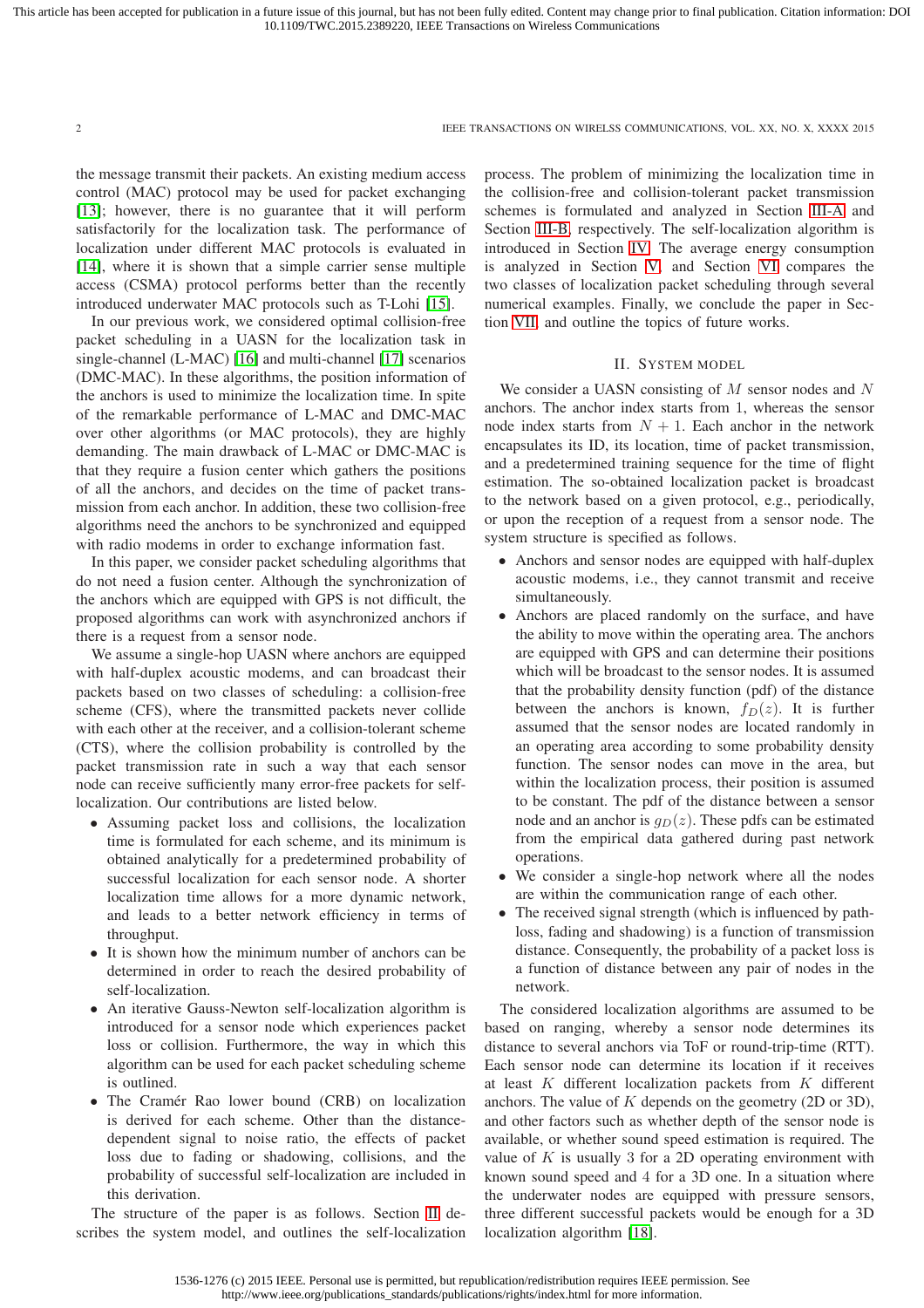$\mathbf{H}$  3

The localization procedure starts either periodically for a predetermined duration (in a synchronized network), or upon receiving a request from a sensor node (in any kind of network, synchronous or asynchronous) as explained below.

**Periodic localization**: If all the nodes in the network including anchors and sensor nodes are synchronized with each other, a periodic localization approach may be employed. In this approach, after the arrival of a packet from the  $j$ -th anchor, the m-th sensor node estimates its distance to that anchor as  $\hat{d}_{m,j} = c(\hat{t}_{m,j}^{\text{R}} - t_j^{\text{T}})$  where c is the sound speed,  $t_j^{\text{T}}$  is the time at which the anchor transmits its packet, and  $\tilde{t}_{m,j}^{\text{R}}$ is the estimated time at which the sensor node receives this packet. The departure time  $t_j^{\text{T}}$  is obtained by decoding the received packet (the anchor inserts this information into the localization packet), and the arrival time  $\hat{t}_{m,j}^{\text{R}}$  can be calculated by correlating the received signal with the known training sequence (or similar procedures). The estimated time of arrival is related to the actual arrival time through  $\hat{t}_{m,j}^{\text{R}} = t_{m,j}^{\text{R}} + n_{m,j}$ , where  $n_{m,j}$  is zero-mean Gaussian noise with power  $\sigma_{m,j}^2$ which varies with distance and can be modeled as [19]

$$
\sigma_{m,j}^2 = k_E d_{m,j}^{n_0},\tag{1}
$$

with  $d_{m,j}$  the distance between the j-th anchor and the sensor node,  $n_0$  the path-loss exponent (spreading factor), and  $k_E$  a constant that depends on system parameters (such as signal bandwidth, sampling frequency, channel characteristics, and noise level). In periodic localization, sensor nodes are not required to be synchronized with the anchors. If they are not synchronized, they can calculate the time-differences of arrival (TDoAs) from the measured ToFs; however, we will not consider this situation in our calculation.

**On-demand localization**: In this procedure (which can be applied to a synchronous or an asynchronous network) a sensor node initiates the localization process. It transmits a highpower frequency tone immediately before the request packet. The tone wakes the anchors up from their idle mode, and puts them into the listening mode. The request packet may also be used for a more accurate estimation of the arrival time. We assume that all the anchors have been correctly notified by this frequency tone. After the anchors have received the wake up tone, they reply with localization packets. The time when the request has been received by an anchor,  $t_{j,m}^R$ , and the time  $t_j^{\text{T}}$  at which a localization packet is transmitted are included in the localization packet. This information will be used by the sensor node to estimate its round-trip-time (which is proportional to twice the distance) to the anchor. The roundtrip-time can be modeled as

$$
\hat{t}_{m,j}^{\text{RTT}} = (t_{m,j}^{\text{R}} - t_m^{\text{T}}) - (t_{j,m}^{\text{R}} - t_j^{\text{T}}) + n_{j,m} + n_{m,j},\tag{2}
$$

where  $t_m^{\text{T}}$  is the transmission time of the request signal from the sensor node. Therefore, the estimated distance to anchor j is

$$
\hat{d}_{m,j} = \frac{1}{2} c \hat{t}_{m,j}^{\text{RTT}}.
$$
\n(3)

After the sensor node estimates its location, it broadcasts its position to other sensor nodes. This enables the sensor nodes which have overheard the localization process to estimate their



Fig. 1: Packet transmission from anchors in the collision-free scheme. Here, each anchor transmits its packets according to its index value (ID number). All links between anchors are assumed to function properly in this figure (there are no missing links).



Fig. 2: Packet transmission from anchors in the collision-tolerant scheme. Here, each anchor transmits its packets at random according to a Poisson distribution.

positions without initializing another localization task [20].

The time it takes for an underwater node to gather at least  $K$  different packets from  $K$  different anchors is called the localization time. In the next section, we formally define the localization time, and show how it can be minimized for the collision-free and collision-tolerant packet transmission schemes.

### III. PACKET SCHEDULING

# *A. Collision-free packet scheduling*

Collision-free localization packet transmission is analyzed in [16], where it is shown that in a fully-connected (single-hop) network, based on a given sequence of the anchors' indices, each anchor has to transmit immediately after receiving the previous anchor's packet. Furthermore, it is shown that there exists an optimal ordering sequence which minimizes the localization time. However, to obtain that sequence, a fusion center is required to know the positions of all the anchors. In a situation where this information is not available, we may assume that anchors simply transmit in order of their ID numbers as illustrated in Fig. 1.

In the event of a packet loss, a subsequent anchor will not know when to transmit. If an anchor does not receive a packet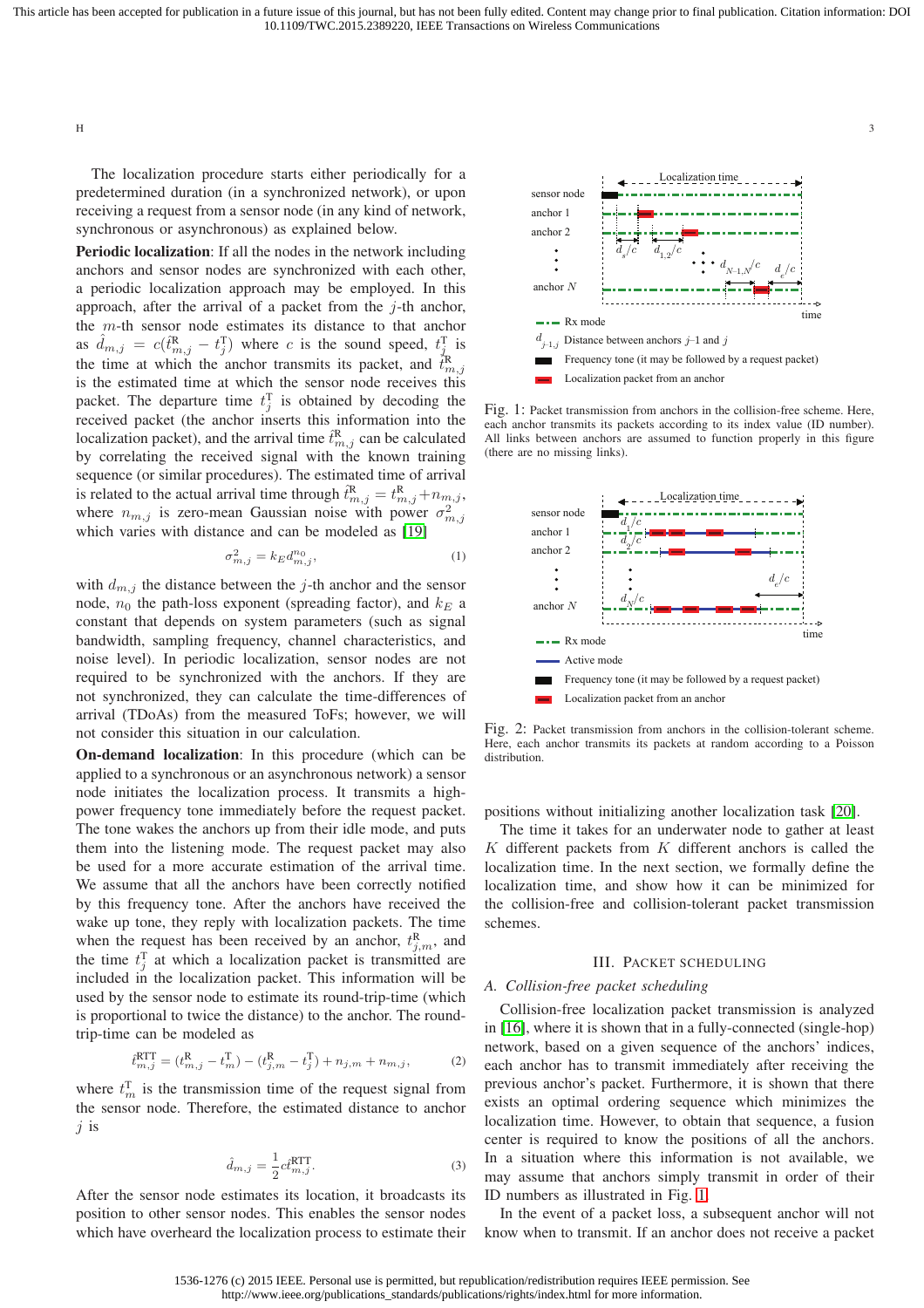from a previous anchor, it waits for a predefined time (counting from the starting time of the localization process), and then transmits its packet, similarly as introduced in [21]. With a slight modification of the result from [21], the waiting time for the  $i$ -th anchor who has not received a packet from its previous anchor, could be as short as  $t_k + (j - k) (T_p + \frac{D_{aa}}{c}),$ where  $k$  is the index of the anchor whose packet is the last one which has been received by the j-th anchor,  $t_k$  is the time at which this packet was transmitted from the k-th anchor (counting from the starting time of the localization process), c is the sound speed,  $\frac{D_{aa}}{c}$  is the maximum propagation delay between two anchors, and  $T_p$  is the packet length. The packet length is related to the system bandwidth  $B$  (or symbol time  $T_s \approx \frac{1}{B}$ ), number of bits in each symbol  $b_s$ , number of bits in each packet  $b_p$ , and guard time  $T_g$  as formulated in

$$
T_p = T_g + \frac{b_p}{b_s} T_s. \tag{4}
$$

Under this condition, the transmission time of the  $i$ -th anchor  $t_i$  can be selected from one of the values listed in Table I.

TABLE I: Possible times that anchor  $j$  transmits its packet.

|       |                                                                                                                                                               | with probability                                |  |  |
|-------|---------------------------------------------------------------------------------------------------------------------------------------------------------------|-------------------------------------------------|--|--|
|       |                                                                                                                                                               | $1-p_l(d_{j,j-1})$                              |  |  |
|       | $\begin{array}{c}\n\hline\n t_{j-1} + \frac{d_{j,j-1}}{c} + T_{\mathbf{p}} \\  t_{j-2} + 2\left(\frac{D_{\text{aa}}}{c} + T_{\mathbf{p}}\right)\n\end{array}$ | $[1-p_l(d_{j,j-2})]p_l(d_{j,j-1})$              |  |  |
|       |                                                                                                                                                               |                                                 |  |  |
| $j-k$ | $t_k + (j - k) \left( \frac{D_{aa}}{c} + T_p \right)$                                                                                                         | $[1-p_l(d_{j,k})]\Pi_{m=k+1}^{j-1}p_l(d_{j,m})$ |  |  |
|       |                                                                                                                                                               |                                                 |  |  |
| $i-1$ | $\frac{D_{\rm r}}{c} + (j-1)\left(\frac{D_{\rm aa}}{c} + T_{\rm p}\right)$                                                                                    | $\Pi_{m=1}^{j-1} p_l(d_{j,m})$                  |  |  |

where  $D_r = D_{sa}$  in on-demand localization which is the distance corresponding to the maximally separated sensoranchor pair, and  $D_r = 0$  in periodic localization,  $t_1 = 0$  for periodic localization, and  $t_1 = \frac{d_s}{c}$  for on-demand localization, with  $d_s$  the distance between the first anchor and the sensor who sent the request packet, and  $p_l(d_{i,j})$  is the probability of packet loss between two anchors located  $d_{i,j}$  meters away from each other. The packet loss can be defined as

$$
p_l(d) = \int_{\gamma_0 N_0 B}^{\infty} f_{X_0|d}(x) dx
$$
\n(5)

where  $N_0B$  is the noise power,  $\gamma_0$  is the minimum SNR at which a received packet can be detected at the receiver, and given the distance between two nodes, d,  $f_{X_0|d}(x)$  is the conditional pdf of the received signal power which will be derived in the next subsection. The first row of Table I indicates that no packet loss (with probability  $1 - p_l(d_{i,j-1})$ ) occurs between the j-th and  $(j - 1)$ -th anchor, and the jth anchor transmits after it receives the packet from the  $(j - 1)$ -th anchor. The second row denotes that there is a packet loss between the j-th and  $(j - 1)$ -th anchor (with probability  $p_l(d_{j,j-1})$ ), but there is no packet-loss between the j-th and  $(j - 2)$ -th anchor (with probability  $1 - p_l(d_{j,j-2})$ ). Therefore, according to the protocol, the  $j$ -th anchor waits until  $t_{j-2} + 2\left(\frac{D_{aa}}{c} + T_p\right)$  before it transmits it packet. The last row of Table I specifies that the  $j$ -th anchor has lost all

the packets from all anchors, and as a result transmits at a worst possible time to avoid any collision.

Since  $d_{i,j}$  for  $j = 1, ..., N - 1$ , and  $d_s$  are independent of each other, the average time at which the  $j$ -th anchor transmits its packet can be obtained as

$$
\bar{t}_j = (1 - \bar{p}_l) \sum_{k=1}^{j-1} \bar{t}_k \bar{p}_l^{j-k-1} + T_p (1 - \bar{p}_l) + \frac{\bar{d}}{c} - \frac{d\bar{p}_l}{c} +
$$
\n
$$
(1 - \bar{p}_l) \left( \frac{D_{aa}}{c} + T_p \right) \sum_{k=2}^{j-1} k \bar{p}_l^{k-1} +
$$
\n
$$
(j - 1) \left( \frac{D_{aa}}{c} + T_p \right) \bar{p}_l^{j-1} + \frac{D_r}{c} \bar{p}_l^{j-1} \tag{6}
$$

where  $\bar{p}_l$ ,  $\bar{d}$ , and  $\bar{dp}_l$  are the expected values of  $p_l(d_{i,j})$ ,  $d_{i,j}$ , and  $d_{i,j}p_l(d_{i,j})$ , respectively.

The average localization time of a collision-free scheme can be obtained as

$$
T_{\rm CF}^{\rm avg} = \bar{t}_N + T_p + \frac{D_{\rm Sa}}{c},\tag{7}
$$

where  $\frac{D_{sa}}{c}$  is added to ensure that the last transmitted packet from the N-th anchor reaches the furthest point in the operating area.

In the best case there is no packet loss between the anchors and the average localization time reaches its minimum value at

$$
T_{\rm CF}^{\rm low} = (N-1)\frac{\bar{d}}{c} + \frac{\bar{d}_s}{c} + NT_p + \frac{D_{\rm Sa}}{c},\tag{8}
$$

where  $d_s$  is the average distance between a senor node and an anchor. In the worst case, all the packets between the anchors are lost, and the requesting sensor node is the farthest from the initiating anchor. This case yields the longest localization time given by

$$
T_{\rm CF}^{\rm upp} = NT_p + (N - 1)\frac{D_{\rm aa}}{c} + \frac{D_{\rm Sa}}{c} + \frac{D_{\rm Sa}}{c},\tag{9}
$$

which is equivalent to a packet transmission based on time division multiple access (TDMA) with time-slot duration  $T_p+$  $\frac{D}{c}$  (assuming  $D = D_{sa} = D_{aa}$ ).

Another figure of merit is the probability with which a node can localize itself. If this probability is required to be above a design value  $P_{ss}$ , the necessary number of anchors which also minimizes  $T_{\text{CF}}^{\text{avg}}$  ( $T_{\text{CF}}^{\text{avg}}$  is an increasing function of N) is determined as the smallest  $N$  for which

$$
P_{\rm CF}^{\rm loc} = \sum_{k=K}^{N} \binom{N}{k} p_{\rm CF}^{k} (1 - p_{\rm CF})^{N-k} \ge P_{ss}
$$
 (10)

where  $p_{CF}$  is the probability that a transmitted packet reaches a sensor node correctly, and it can be calculated as

$$
p_{\rm CF} = \int_{\gamma_0 N_0 B}^{\infty} f_{X_0}(x) dx,
$$
\n(11)

where  $f_{X_0}(x)$  is the pdf of the received signal power.

#### *B. Collision-tolerant packet scheduling*

To avoid the need for coordination among anchor nodes, in a collision-tolerant packet scheduling, anchors work independently of each other. During a localization period or upon receiving a request from a sensor node, they transmit randomly, e.g. according to a Poisson distribution with an average transmission rate of  $\lambda$  packets per second. Packets

<sup>1536-1276 (</sup>c) 2015 IEEE. Personal use is permitted, but republication/redistribution requires IEEE permission. See

http://www.ieee.org/publications\_standards/publications/rights/index.html for more information.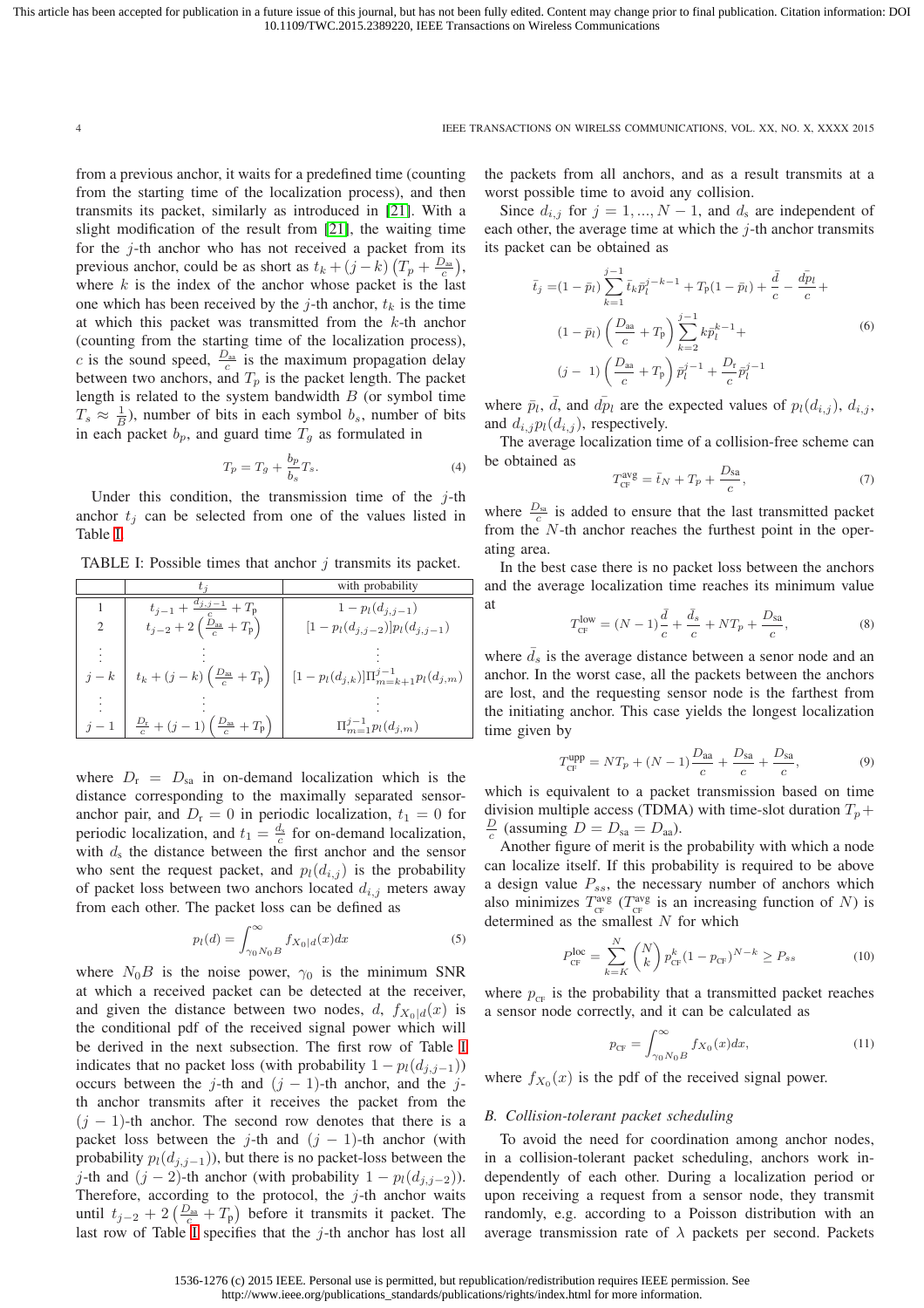H  $\overline{5}$ 

transmitted from different anchors may now collide at a sensor node, and the question arises as to what is the probability of successful reception. This problem is a mirror image of the one investigated in [22] where sensor nodes transmit their packets to a common fusion center. Unlike [22] however, where the sensors know their location, and power control fully compensates for the known path-loss, path-loss is not known in the present scenario, and there is no power control. The average received signal strength is thus different for different links (this signal strength, along with a given fading model, determines the probability of packet loss). In this regard, the signal received at the  $m$ -th sensor node from the j-th anchor is

$$
v_{m,j}(t) = c_{m,j}v_j(t) + i_m(t) + w_m(t),
$$
\n(12)

where  $v_i(t)$  is the signal transmitted from the j-th anchor,  $c_{m,j}$ is the channel gain,  $w_m(t)$  is the additive white Gaussian noise with power  $N_0B$ , and  $i_m(t)$  is the interference caused by other anchors whose packets overlap with the desired packet,

$$
i_m(t) = \sum_{k \neq j} c_{m,k} v_k(t - \tau_k), \qquad (13)
$$

with  $\tau_k$  being the difference in the arrival times of the interfering signals w.r.t. the desired signal which is modeled as an exponentially distributed random variable. The signalto interference-plus-noise-ratio (SINR) at the receiver depends on the interference level, and is given by

$$
\gamma = \frac{X_0}{I_0 + N_0 B},\tag{14}
$$

where  $X_0 = |c_{m,j}|^2 P_0$  is the power of the signal of interest with  $P_0$  the anchor's transmit power, and where  $I_0$  is the total interference power which can be expressed as

$$
I_0 = \sum_{i=1}^{q} |c_{m,k_i}|^2 P_0
$$
 (15)

with q the number of interferers, and  $k_i$  the index of the *i*-th interferer. We can express the signal power as

$$
|c_{m,j}|^2 = a_{\text{PL}}^{-1} (d_{m,j}) e^{g_{m,j}} |h_{m,j}|^2,
$$
\n(16)

where  $g_{m,j} \sim \mathcal{N}(0, \sigma_g^2)$  models the large scale log-normal shadowing,  $h_{m,j} \sim \mathcal{CN}(\bar{h}, \sigma_h^2)$  models the small scale fading, and  $a_{PL}$  models the path-loss attenuation which can be formulated as [23]

$$
a_{\text{PL}}(d_{i,j}) = \alpha_0 \left(\frac{d_{i,j}}{d_0}\right)^{n_0} a(f)^{d_{i,j}} \tag{17}
$$

where  $\alpha_0$  is a constant,  $d_0$  is the reference distance,  $n_0$  is the path-loss exponent, and  $a(f)$  is the frequency-dependent absorption coefficient. For localization, where the bandwidth is not large,  $\alpha(f)$  can be approximated by a constant.

The pdf of the received signal power,  $f_{X_0}(x)$  can be obtained numerically. Since  $a_{PL}$ ,  $g_{m,j}$  and  $h_{m,j}$  are independent random variables, we calculate the pdfs of  $10 \log |h_{m,j}|^2$ ,  $10 \log e^{g_{m,j}}$ , and  $-10 \log a_{PL}$  separately. Then we convolve them which results in  $f_{X_0, dB}(x_{dB})$ . With a simple change of variable  $x = 10^{0.1x_{dB}}$  we can find  $f_{X_0}(x)$ , and the pdf of the interference can be obtained as

$$
f_{I_0}(x) = \underbrace{f_{X_0}(x) * f_{X_0}(x) * \dots * f_{X_0}(x)}_{q \text{ times}}.
$$
 (18)

The probability that a packet is received correctly by a sensor node is then [22]

$$
p_s = \sum_{q=0}^{N-1} P(q) p_{s|q},
$$
\n(19)

where  $P(q) = \frac{(2N\lambda T_p)^q}{q!}$  $\frac{\lambda T_p)^q}{q!}e^{-2N\lambda T_p}$  is the probability that q packets interfere with the desired packet, and  $p_{s|q}$  is the probability that the desired packet "survives" under this condition,

$$
p_{s|q} = \n\begin{cases} \n\int_{\gamma_0}^{\infty} f_{X_0}(x) dx & q = 0 \\
\int_{\gamma_0}^{\infty} \int_{N_0}^{\infty} f_{X_0}(\gamma w) f_{I_0}(w - N_0 B) w dw d\gamma & q \ge 1\n\end{cases}
$$
\n(20)

where  $w = I_0 + N_0B$ .

In addition, it should be noted that multiple receptions of a packet from an anchor does not affect the probability of selflocalization (localization coverage), but in case where a sensor node is able to localize itself, multiple receptions of a packet from an anchor affects the accuracy of the localization (see Section IV).

If we assume that the packets transmitted from the same anchor fade independently, the probability of receiving a useful packet from an anchor during the transmission time  $T<sub>T</sub>$  can now be approximated by [22]

$$
p_{\rm CT} = 1 - e^{-p_s \lambda T_{\rm T}},\tag{21}
$$

and the probability that a sensor node accomplishes selflocalization using  $N$  anchors can be obtained as

$$
P_{\rm CT}^{\rm loc} = \sum_{k=K}^{N} \binom{N}{k} p_{\rm CT}^k (1 - p_{\rm CT})^{N-k},\tag{22}
$$

which is equivalent to the probability that a node receives at least K different localization packets.

It can be shown that  $P_{\text{cr}}^{\text{loc}}$  is an increasing function of  $T_{\text{r}}$  (see Appendix A), and as a result for any value of  $p_s \lambda \neq 0$ , there is a  $T_{\text{t}}$  that leads to a probability of self-localization equal to or greater than  $P_{ss}$ . The minimum value for the required  $T_{\text{t}}$ can be obtained at a point where  $p_s \lambda$  is maximum ( $\lambda_{opt}$ ). It can be proven that the lower bound of  $\lambda_{opt}$  is  $\lambda_{opt}^{low} = \frac{1}{2NT_p}$ , and its upper bound is  $\frac{N+1}{2NT_p}$  (see Appendix B). These points will be illustrated via numerical examples in Section VI (cf. Fig. 3).

Given the number of anchors  $N$ , and a desired probability of successful self-localization  $P_{ss}$ , one can determine  $p_{cr}$ from (22), while  $\lambda$  and the minimum localization time can be determined jointly from (19) and (21). Similarly as in the collision-free scheme, we then add the time of request  $\frac{d_s}{c}$ , and the maximum propagation delay between a sensor-anchor pair  $\frac{D_{sa}}{c}$  to the (minimum)  $T_{\text{T}}$  that is obtained from (19) and (21). The so-obtained value represents the (minimum) localization time  $(T_{\text{cr}}^{\min})$   $T_{\text{cr}}$ , for the collision-tolerant scheme.

# IV. SELF-LOCALIZATION PROCESS

We have seen that a sensor node requires at least  $K$  distinct packets (or time-of-flight measurements) in order to determine

1536-1276 (c) 2015 IEEE. Personal use is permitted, but republication/redistribution requires IEEE permission. See

http://www.ieee.org/publications\_standards/publications/rights/index.html for more information.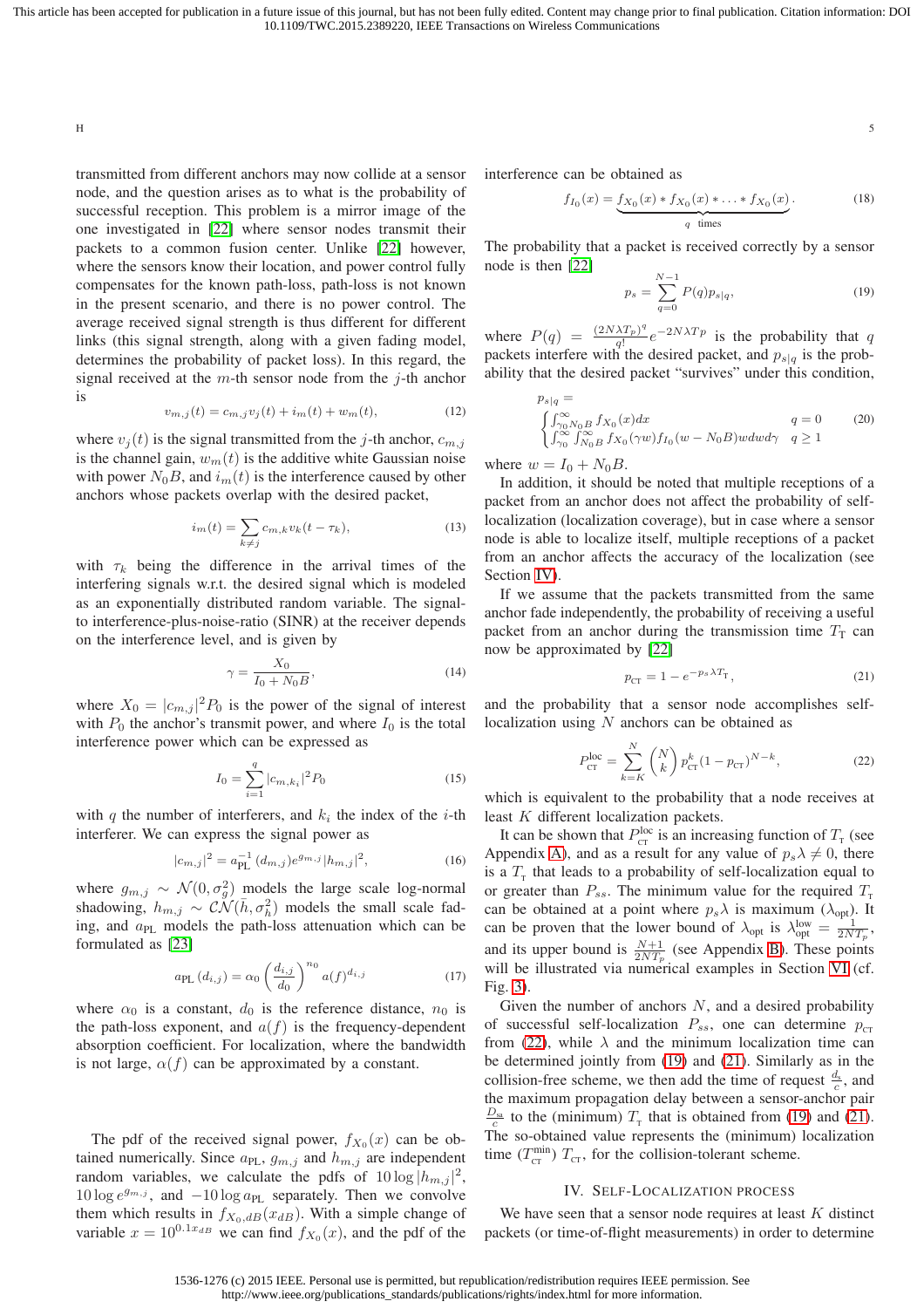6 IEEE TRANSACTIONS ON WIRELSS COMMUNICATIONS, VOL. XX, NO. X, XXXX 2015

its location. However, it may receive more than  $K$  different packets, as well as some replicas, i.e,  $q_i$  packets from anchor j, where  $j = 1, ..., N$ . In this case, a sensor uses all of this information for self-localization. Note that in the collision-free scheme,  $q_i$  is either zero or one; however, in the collisiontolerant scheme  $q_i$  can be more than 1. Packets received from the  $j$ -th anchor can be used to estimate the sensor node's distance to that anchor, and the redundant packets add diversity (or reduce measurement noise) for this estimate. In the next two subsections, we show how all of the correctly received packets can be used in a localization algorithm, and how the CRB of the location estimate can be obtained for the proposed scheduling schemes.

# *A. Localization algorithm*

After the anchors transmit their localization packets, each sensor node has  $Q$  measurements. Each measurement is contaminated by noise whose power is related to the distance between the sensor and the anchor from which the measurement has been obtained. The l-th measurement obtained from the  $j$ -th anchor is related to the sensor's position  $x$  (sensor index is omitted for simplicity) as

$$
\hat{t}_l = f(\mathbf{x}) + n_l,\tag{23}
$$

where  $n_l$  is the measurement noise (see (1)) and  $f(\mathbf{x})$  is

$$
f(\mathbf{x}) = \frac{1}{c} \left\| \mathbf{x} - \mathbf{x}_j \right\|_2 \tag{24}
$$

where  $x_j$  is the j-th anchor's position. Stacking all the measurements gives us a  $Q \times 1$  vector  $\hat{t}$ . The number of measurements is given by

$$
\mathcal{Q} = \sum_{j=1}^{N} q_j,\tag{25}
$$

where  $q_i$  is the number of measurements which are obtained correctly from the j-th anchor. In CFS,  $q_j$  is a Bernoulli random variable with success probability  $P_j^{\{I\}} = P(q_j = 1) =$  $1 - p_l(d_j)$  where  $d_j$  is the distance between the sensor node and the j-th anchor. In CTS  $q_j$  is a Poisson random variable with distribution

$$
P_j^n = P(q_j = n) = \frac{(p_s \lambda T_{\rm T})^n}{n!} e^{-\lambda T_{\rm T} p_{s|{\rm d}}^j},
$$
 (26)

where  $p_{s|d}^{j}$  is the conditional probability that a sensor node correctly receives a packet from the  $j$ -th anchor, knowing its distance from all anchors (elements of d). This pdf can be found from the conditional pdf of the received signal and the interference power (see (19) and (20)).

Since the measurement errors are independent of each other, the maximum likelihood solution for x is given by

$$
\hat{\mathbf{x}} = \arg\min_{\mathbf{x}} \left\| \hat{\mathbf{t}} - \mathbf{f}(\mathbf{x}) \right\|_2, \tag{27}
$$

which can be calculated using a method such as the Gauss-Newton algorithm specified in Algorithm 1. In this algorithm,  $\eta$  controls the convergence speed,  $\nabla f(\mathbf{x}^{(i)})$  =  $\left[\frac{\partial f_1}{\partial \mathbf{x}}, \frac{\partial f_2}{\partial \mathbf{x}}, \dots, \frac{\partial f_Q}{\partial \mathbf{x}}\right]^T$ represents the gradient of the vec-<br> $x=x^{(i)}$ for f w.r.t. the variable x at  $x^{(i)}$ ,  $x^{(i)}$  is the estimate in the *i*-th iteration, and  $\frac{\partial f_l}{\partial x} = \left[\frac{\partial f_l}{\partial x}, \frac{\partial f_l}{\partial y}, \frac{\partial f_l}{\partial z}\right]^T$  where  $l = 1, \ldots, Q$ .

**Algorithm 1** Gauss-Newton Algorithm

| Start with an initial location guess.                                                                                                                                                                     |  |  |  |  |  |
|-----------------------------------------------------------------------------------------------------------------------------------------------------------------------------------------------------------|--|--|--|--|--|
| Set $i = 1$ and $E = \infty$ .                                                                                                                                                                            |  |  |  |  |  |
| while $i \leq I$ and $E \geq \epsilon$ do                                                                                                                                                                 |  |  |  |  |  |
| Next state:                                                                                                                                                                                               |  |  |  |  |  |
| ${\bf v}^{(i+1)}-{\bf v}^{(i)}-$                                                                                                                                                                          |  |  |  |  |  |
| $\eta \left( \nabla \mathbf{f}(\mathbf{x}^{(i)})^T \nabla \mathbf{f}(\mathbf{x}^{(i)}) \right)^{-1} \nabla \mathbf{f}(\mathbf{x}^{(i)})^T \left( \mathbf{f}(\mathbf{x}^{(i)}) - \hat{\mathbf{t}} \right)$ |  |  |  |  |  |
| $E =   \mathbf{x}^{(i+1)} - \mathbf{x}^{(i)}  $                                                                                                                                                           |  |  |  |  |  |
| $i=i+1$                                                                                                                                                                                                   |  |  |  |  |  |
| end while                                                                                                                                                                                                 |  |  |  |  |  |
| $\hat{\mathbf{x}} = \mathbf{x}^{(i)}$                                                                                                                                                                     |  |  |  |  |  |
|                                                                                                                                                                                                           |  |  |  |  |  |

Here, I and  $\epsilon$  are the user-defined limits on the stopping criterion. The initial guess is also an important factor and can be determined through triangulation, similarly as explained in [24].

#### *B. Cramer-Rao bound ´*

The Cramér-Rao bound is a lower bound on the variance of any unbiased estimator of a deterministic parameter. In this subsection, we derive the CRB for the location estimate of a sensor node.

In order to find the CRB, the Fisher information matrix (FIM) has to be calculated. The Fisher information is a measure of information that an observable random variable ˆt carries about an unknown parameter x upon which the pdf of  $\hat{t}$  depends. The elements of the FIM are defined as

$$
\mathbf{I}(\mathbf{x})_{i,j} = -\mathbb{E}\left[\frac{\partial^2 \log h(\hat{\mathbf{t}}; \mathbf{x})|\mathbf{x}}{\partial x_i \partial x_j}\right]
$$
(28)

where x is the location of the sensor node,  $h(\hat{\mathbf{t}}; \mathbf{x})$  is the pdf of the measurements parametrized by the value of x, and the expected value is over the cases where the sensor is localizable.

In a situation where the measurements (ToFs or RTTs between a sensor node and the anchors) are contaminated with Gaussian noise (whose power is related to the mutual distance between a sensor-anchor pair), the elements of the FIM can be formulated as

$$
\mathbf{I}(\mathbf{x})_{i,j} = \frac{1}{p^{\text{loc}}} \sum_{q_N=0}^{Q_N} \dots \sum_{q_2=0}^{Q_2} \sum_{q_1=0}^{Q_1} \text{s.t. } \{q_1, \dots, q_N\} \text{ enable self-localization} \qquad (29)
$$
\n
$$
\left\{ \frac{\partial \mathbf{f}}{\partial x_i}^T \mathbf{R}_w^{-1} \frac{\partial \mathbf{f}}{\partial x_j} + \frac{1}{2} \text{tr} \left[ \mathbf{R}_w^{-1} \frac{\partial \mathbf{R}_w}{\partial x_i} \mathbf{R}_w^{-1} \frac{\partial \mathbf{R}_w}{\partial x_j} \right] \right\} \Pi_{j=1}^N P_j^{q_j}
$$

where  $P<sup>loc</sup>$  is the localization probability (see (10) and (22)),  $Q_i = 1$  for CFS, and  $\infty$  for CTS,  $\mathbf{R}_w$  is the  $Q \times Q$  noise covariance matrix

$$
\frac{\partial \mathbf{R}_w}{\partial x_i} = \text{diag}\left(\frac{\partial [\mathbf{R}_w]_{11}}{\partial x_i}, \frac{\partial [\mathbf{R}_w]_{22}}{\partial x_i}, ..., \frac{\partial [\mathbf{R}_w]_{QQ}}{\partial x_i}\right),\tag{30}
$$

and

$$
\frac{\partial \mathbf{f}}{\partial x_i} = \left[ \frac{\partial f_1}{\partial x_i}, \frac{\partial f_2}{\partial x_i}, ..., \frac{\partial f_Q}{\partial x_i} \right]^T,
$$
\n(31)

with  $f_i$  a ToF or RTT measurement.

Once the FIM has been computed, the lower bound on the variance of the estimation error can be expressed as CRB variance of the estimation error can be expressed as CRB =  $\sum_{i=1}^{3} \text{CRB}_{x_i}$  where CRB<sub>xi</sub> is the variance of the estimation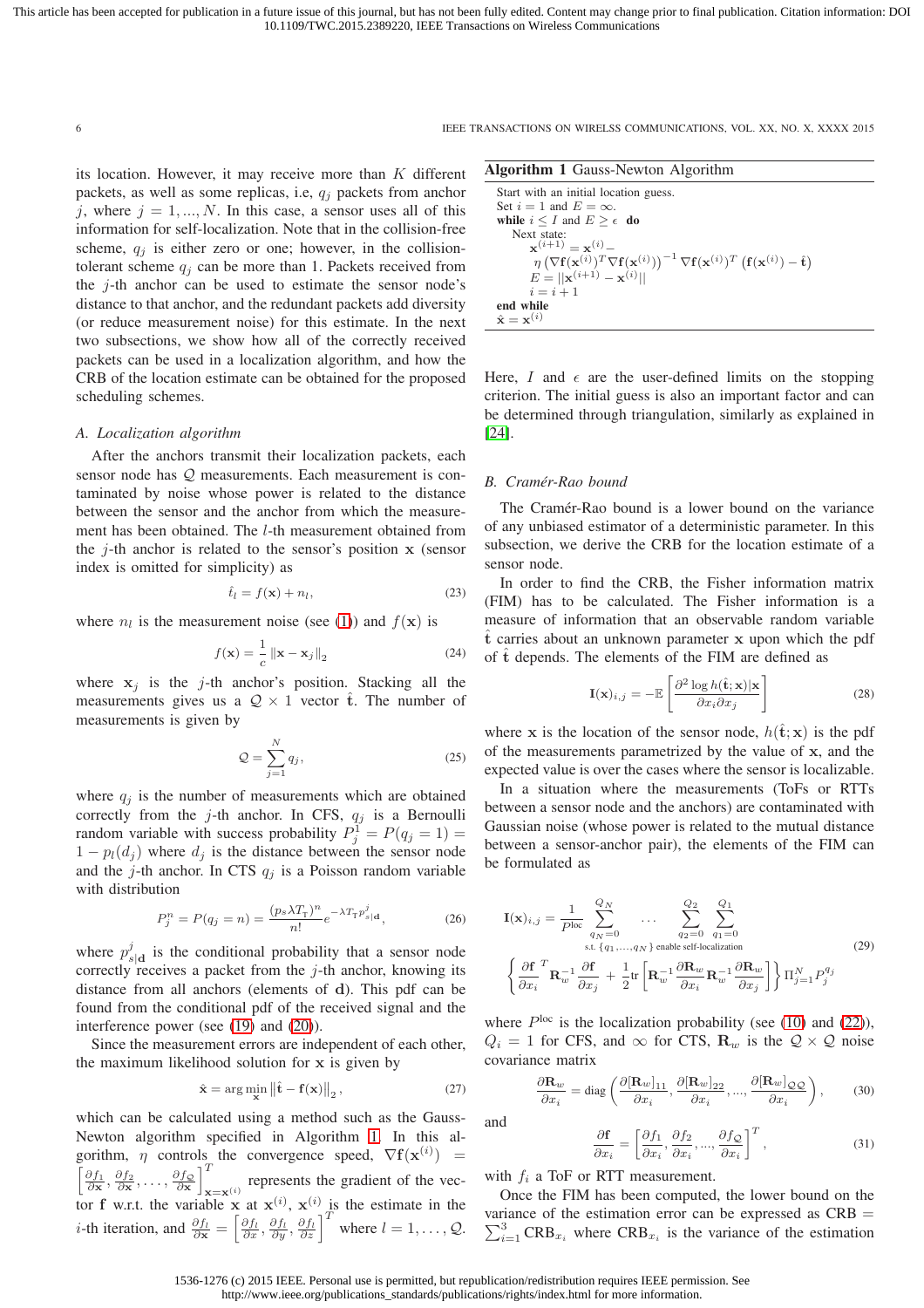H  $\,$ 

error in the i-th variable, defined as

$$
CRB_{x_i} = \left[I^{-1}(\mathbf{x})\right]_{ii}.
$$
 (32)

Note that the CRB is meaningful if a node is localizable  $(\frac{1}{P^{loc}}$  in (29)), meaning that a sensor node has at least K different measurements. Hence, only  $\sum_{k=K}^{N} \binom{N}{k}$  $\binom{N}{k}$  possible states have to be considered in order to calculate  $(29)$  for collisionfree scheduling, while the number of states is countless for collision-tolerant scheduling. Nonetheless, it can be shown that the number of possible states in CTS can be dropped to that of CFS (see Appendix C).

# V. ENERGY CONSUMPTION

In this section, we investigate the average energy consumed by all the anchors during the localization. In CFS, the receiver of anchor  $j$  is on for  $t_j$  seconds, and its transmitter is on only for  $T_p$  seconds. With power consumption  $P_L$  in listening mode and  $P<sub>T</sub>$  in transmitting mode, the average energy consumption in CFS is

$$
E_{\rm CF}^{\rm avg} = N T_p P_{\rm T} + \sum_{j=1}^{N} \bar{t}_j P_{\rm L},
$$
\n(33)

where the energy consumed for processing is ignored. As is clear from (6), an anchor with a higher index value has to listen to the channel longer, and consequently consumes more energy in comparison with the one that has a lower index. To overcome this problem, anchors can swap indices between localization procedures.

In CTS, the anchors do not need to listen to the channel and they only transmit at an average rate of  $\lambda$  packets per second. The average energy consumption is thus

$$
E_{\rm CT}^{\rm avg} = \lambda T_{\rm T} N T_p P_{\rm T}.
$$
\n(34)

For  $(\frac{P_{\rm L}}{P_{\rm T}} < \frac{NT_{\rm p}(\lambda T_{\rm T}-1)}{\sum_{i=1}^{N} \overline{t}_i}$  $\frac{\sum_{j=1}^{N} \bar{t}_j}{\sum_{j=1}^{N} \bar{t}_j}$ , the average energy consumption of CTS is always greater than that of CFS. However, as  $\lambda$  gets smaller (or equivalently  $T_{\text{CT}}$  gets larger), the energy consumption of CTS reduces.

# VI. NUMERICAL RESULTS

To illustrate the results, a two-dimensional rectangularshape operating area with length  $D_x$  and width  $D_y$  is considered with uniformly distributed anchors and sensors. There is no difference in how the anchors and sensor nodes are distributed, and therefore we have  $f_D(d) = g_D(d)$  which can be obtained as [**?**]

$$
f_D(d) = \frac{2d}{D_x^2 D_y^2} \left[ d^2 (\sin^2 \theta_e - \sin^2 \theta_s) + 2D_x D_y (\theta_e - \theta_s) + 2D_x d (\cos \theta_e - \cos \theta_s) - 2D_y d (\sin \theta_e - \sin \theta_s) \right]
$$
(35)

where  $\theta_s$  and  $\theta_e$  are related to d as given in Table II.

**TABLE II:** Values of  $\theta_s$  and  $\theta_e$  based on distance d.

| distance                                       |        |  |
|------------------------------------------------|--------|--|
| $0 \leq d \leq D_u$                            |        |  |
| $D_u \leq d \leq D_x$                          |        |  |
| $/D_x^2 + D_u^2$<br>$D_y \leq d \leq \sqrt{ }$ | $\cos$ |  |

TABLE III: Simulation parameters. Note that, in this table some parameters such as N,  $D_{aa}$ ,  $T_g$ , etc. are related to other parameters, e.g., N depends on the values of the  $\bar{p}_l$ , and  $P_{ss}$ .

| Description                          | Para.          | Value                       | Unit       |
|--------------------------------------|----------------|-----------------------------|------------|
| Number of anchor nodes               | $\overline{N}$ | 5                           |            |
| Number of sensor nodes               | $\overline{M}$ | 100                         |            |
| Sound speed                          | $\overline{c}$ | 1500                        | m/s        |
| Number of required different packets | K              | 3                           |            |
| Area size in $x$ -axis               | $D_x$          | 3c                          | m          |
| Area size in $y$ -axis               | $D_u$          | 3c                          | m          |
| Maximum anchor-anchor distance       | $D_{aa}$       | $3c\sqrt{2}$                | m          |
| Maximum anchor-sensor distance       | $D_{sa}$       | $3c\sqrt{2}$                | m          |
| Guard time for localization packet   | $T_g$          | 50                          | ms         |
| Number of bits per sample            | $b_s$          | $\overline{2}$              |            |
| Number of bits per packet            | $b_p$          | 200                         |            |
| System bandwidth                     | $\overline{B}$ | $\mathcal{D}_{\mathcal{L}}$ | kHz        |
| Localization packet length           | $T_p$          | 100                         | ms         |
| Noise power                          | $N_0B$         | 100                         | dB re 1uPa |
| ToF noise power coefficient          | $k_E$          | $10^{-10}$                  |            |
| Transmit power                       | $P_0$          | 166                         | dB re 1uPa |
| Reference distance                   | $d_0$          | $\mathbf{1}$                | m          |
| Power coefficient                    | $\alpha_0$     | 1                           | m          |
| Path-loss exponent                   | n <sub>0</sub> | 1.4                         |            |
| Fading variance                      | $\overline{h}$ |                             |            |
| Shadowing variance                   | $\sigma_h$     | 3/4                         |            |
| Fading mean                          | $\sigma_q$     | 0                           | dB         |
| Absorption coefficient               | a(f)           | 1                           | dB/km      |
| Required SNR for packet detection    | $\gamma_0$     | 6                           | dВ         |
| Request packet arrival delay         | $d_{\rm s}/c$  | $\Omega$                    | S          |
| Required probability of successful   |                |                             |            |
| localization                         | $P_{ss}$       | 0.99                        |            |

The parameter values for the numerical results are listed in Table III, and used for all examples.

The number of bits in each packet is set to  $b_p = 200$ which is sufficient for the position information of each anchor, time of transmission, (arrival time of the request packet), and the training sequence. Assuming QPSK modulation ( $b_s = 2$ ), guard time  $T_q = 50$ ms, and a bandwidth of  $B = 2k$ Hz the localization packet length is  $T_p = 100$ ms (see (4)). In addition,  $k_E$  is set to 10<sup>-10</sup> which is approximately equivalent to 1.9m range accuracy at 1km away from an anchor. Moreover, to keep the transmitted packets from an anchor in CTS independent of each other, we set  $\sigma_q = 0$  (no shadowing effect) for the simulations. Fig. 3 shows the probability of successful self-localization in the collision-tolerant scheme as a function of  $\lambda$  and the indicated value for  $T_{cr}$ . It can be observed that there is an optimal value of  $\lambda$  (denoted by  $\lambda_{opt}$ ) which corresponds to the minimal value of  $T_{cr}$  ( $T_{cr}^{\min}$ ) which satisfies  $P_{\text{cr}}^{\text{loc}} \geq P_{ss}$ . The highlighted area in Fig. 3 shows the predicted region of  $\lambda_{opt}$  (obtained in Appendix B). As it can be seen,  $\lambda_{opt}$  is close to  $\lambda_{opt}^{low}$ , and it gets closer to this value as  $P_{s|q>0}$  gets smaller. In addition, for the values of  $T_{cr}$  greater than  $T_{\text{cr}}^{\text{min}}$ , a range of values for  $\lambda \in [\lambda_{\text{low}}, \lambda_{\text{upp}}]$  can attain the desired probability of self-localization. In this case, the lowest value for  $\lambda$  should be selected to minimize the energy consumption.

Fig. 4 shows the probability of correct packet reception versus the number of interferers (the desired  $P_{ss}$  is set to 0.90 in this example) for different values of the path-loss exponent  $n<sub>0</sub>$ . When there is no interference, the probability of packet reception is high. Yet, when there is an interferer, the chance of correct reception of a packet becomes small (0.126 for

1536-1276 (c) 2015 IEEE. Personal use is permitted, but republication/redistribution requires IEEE permission. See http://www.ieee.org/publications\_standards/publications/rights/index.html for more information.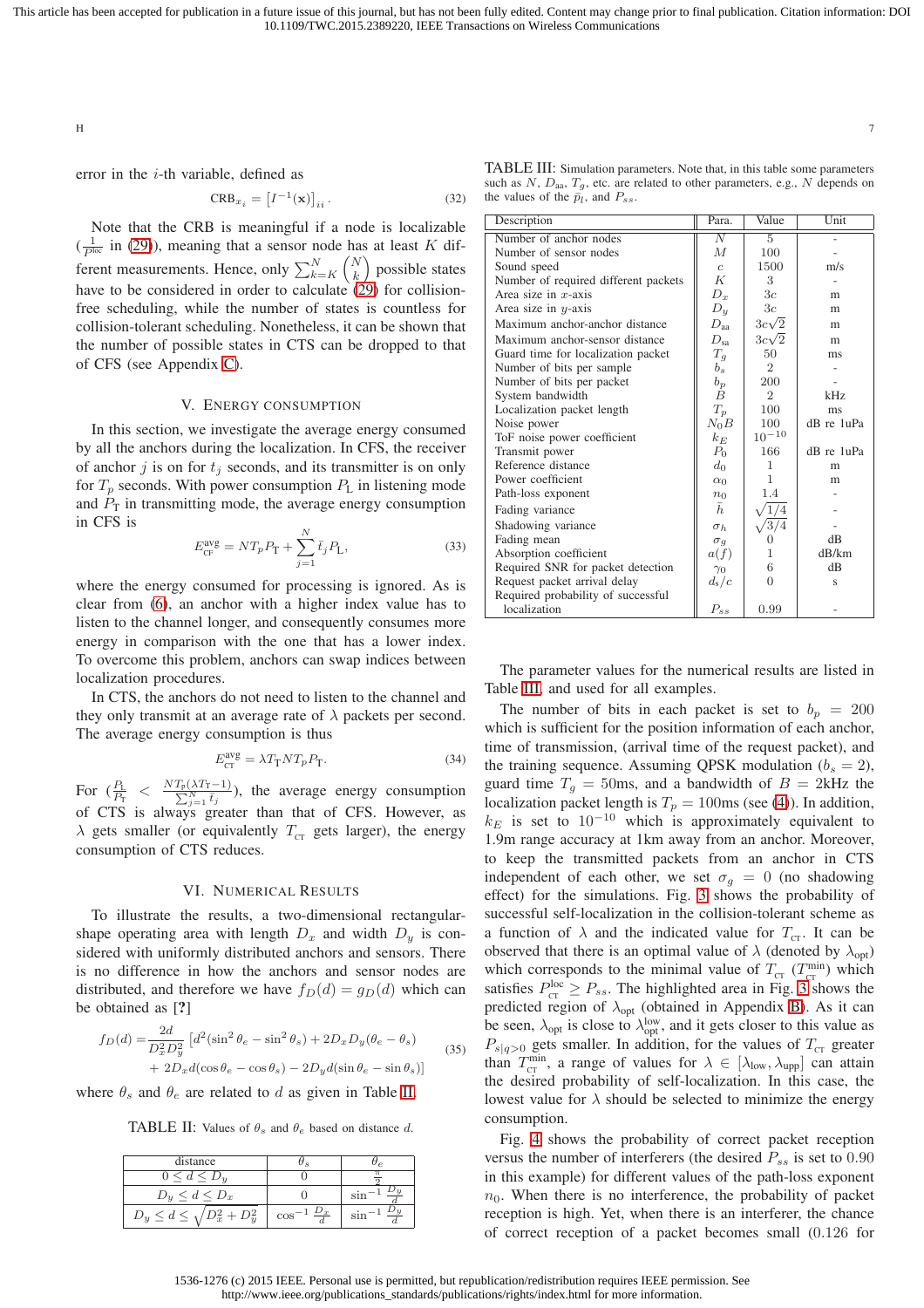



Fig. 3: Probability of successful localization for different values of  $\lambda$  and  $T_{\rm CT}.$ 

 $n_0 = 1.4$ ), and as the number of interferers grows, it gets smaller.

The probability that two or more packets overlap is also depicted in part (b) of this figure for the three values of  $\lambda$ shown in Fig. 3. It can be seen that as the value of  $\lambda$  is reduced from  $\lambda_{\text{opt}}$  (which is equivalent to a larger  $T_{cr}$ ), the probability of collision becomes smaller. The chance of correct packet reception thus increases, and the energy consumption reduces as explained in Section V. In addition, it can be observed that although using  $\lambda_{\text{upp}}$  results in the same performance as  $\lambda_{\text{low}}$ , it relies on the packets that have survived collisions, which is not energy-efficient in practical situations neither for anchors (required energy for multiple packet transmissions) nor for sensor nodes (processing energy needed for packet detection).

Part (a) of Fig. 5 shows the time required for localization versus the transmit power. As  $P_0$  increases,  $\bar{p}_l$  gets smaller, and consequently fewer anchors are required for collision-free localization. In Fig. 5, for a given  $P_0$ , the number of anchors  $N$  is calculated using (10), which is then used to calculate the minimum required time for the collision-free and collisiontolerant localization. Each fall in  $T_{\text{CF}}^{\text{upp}}$  in CFS indicates that the number of anchors has been decreased by one. We also note that for a given number of anchors, the upper and lower bounds of  $T_{CF}$  are constant over a range of  $P_0$  values; however, the actual performance of both schemes becomes better as  $P_0$  grows. The collision-tolerant approach performs better for a wide range of  $P_0$  values, and as the number of anchors decreases, its performance slightly degrades. In part (b) of Fig. 5, we calculate the ratio  $\frac{P_L}{P_T}$  below which the average energy of CTS is greater than that of CFS. The ratio of  $E_{\text{CF}}^{\text{avg}}/E_{\text{CT}}^{\text{avg}}$  is a linear function of  $\frac{P_L}{P_T}$ , and as  $P_0$  increases for larger values of  $\frac{P_L}{P_T}$ , the average energy consumption of CTS becomes greater than that of CFS. In practice, for a range of 6km the  $\frac{P_L}{P_T}$  is less than  $\frac{1}{100}$  [25], and this means that CTS consumes more energy.

Many factors such as noise power or packet length are directly dependent on the operating frequency and the system bandwidth. Assuming single-hop communication among the sensor nodes, an optimum frequency band exists for a given



Fig. 4: a) Probability of successful packet reception versus different number of interferers. b) Probability that  $q$  interferers collide with the desired packet. For this figure,  $\lambda_{\text{low}}$ ,  $\lambda_{\text{opt}}$  and  $\lambda_{\text{upp}}$  are chosen from Fig. 3.

operating area. As the size of the operating area increases, a lower operating frequency (with less bandwidth) is used to compensate for the increased attenuation. Furthermore, as the distance increases, the amount of available bandwidth for the optimum operating frequency also gets smaller [23]. As it was mentioned before, the localization packet is usually short in terms of the number of bits, but its duration (in seconds) still depends on the system bandwidth. Below, we investigate the effect of packet length (or equivalently system bandwidth) on the localization time.

As it is shown in Fig. 6, the length of the localization packet plays a significant role in the collision-tolerant algorithm. The minimum localization time grows almost linearly with  $T_p$  in all cases; however, the rate of growth is much higher for the collision-tolerant system than for the collision-free one. At the same time, as shown in Fig. 7, the size of the operating area has a major influence on the performance of the CFS, while that of the CTS does not change very much. It can be deduced that in a network where the ratio of packet length to the maximum propagation delay is low, collisiontolerant algorithm outperforms the collision-free one in terms of localization time.

The localization accuracy is related to the noise level at which a ToF measurement is taken, and to the anchors' constellation. If a sensor node in a 2D operating system receives packets from the anchors which are (approximately) located on a line, the sensor node is unable to localize itself (or it experiences a large error). To evaluate the localization accuracy of each algorithm, we considered  $M = 100$  sensor nodes, and run a Monte Carlo simulation  $(10^3 \text{ runs})$  to extract the results. The number of iterations in Algorithm 1 is set to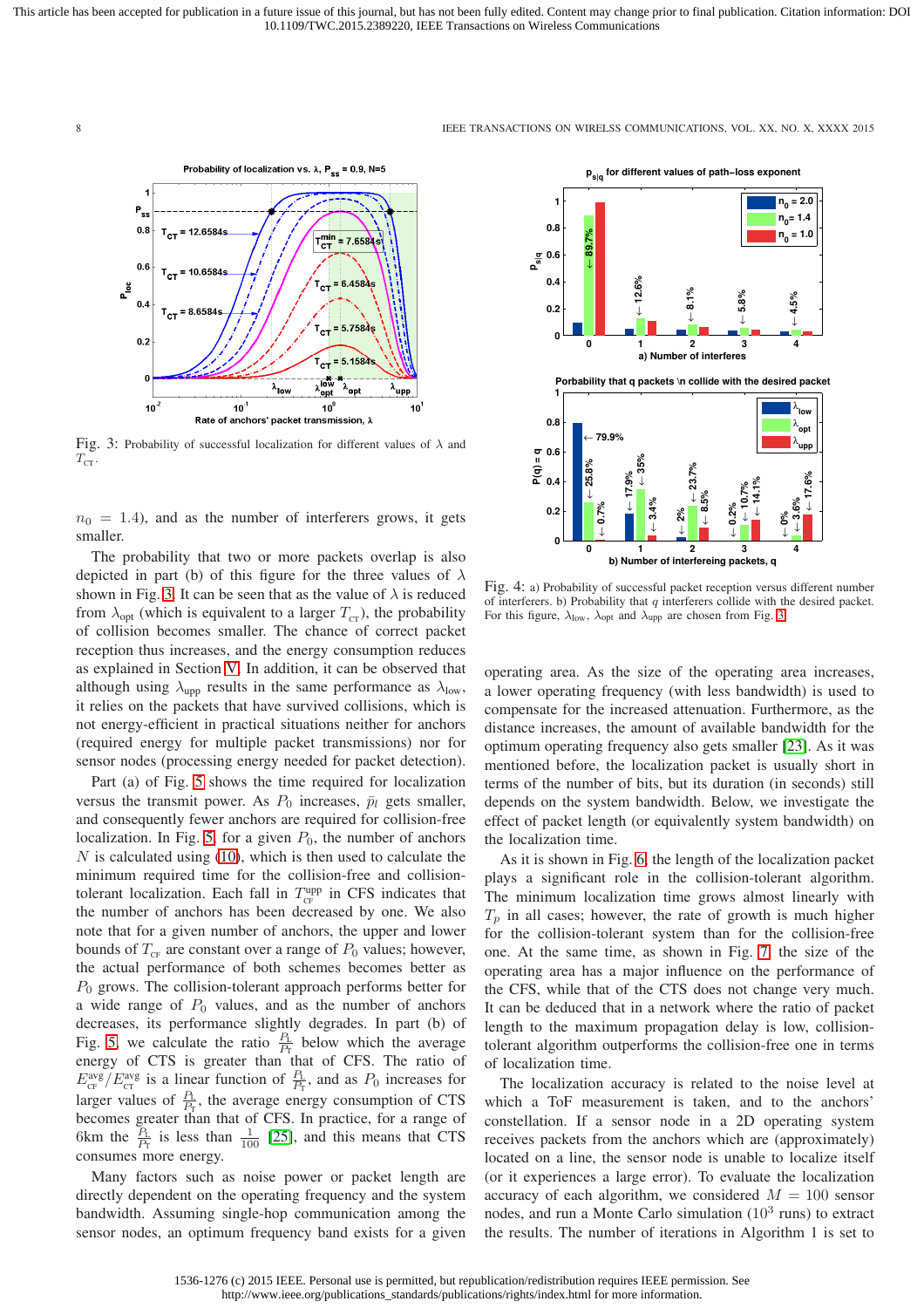This article has been accepted for publication in a future issue of this journal, but has not been fully edited. Content may change prior to final publication. Citation information: DOI 10.1109/TWC.2015.2389220, IEEE Transactions on Wireless Communications



Fig. 5: a) Effect of transmit power on the minimum time required for localization, and the average probability of a packet-loss  $\bar{p}_l$  (dashed-line); b) The minimum value of  $\frac{P_L}{P_T}$  in dB below which the average energy consumption of CTS is greater than that of CFS.



Fig. 6: Effect of packet length on the minimum time required for localization.

 $I = 50$ , and the convergence rate is  $\eta = \frac{1}{5}$ . The  $T_{CF}$  was set equal to the average localization time of CFS. In this special case where  $T_{\text{cr}}^{\text{min}}$  is lower than  $T_{\text{cr}}^{\text{avg}}$ , the successful localization probability  $(\overline{P}^{loc})$  of CTS is greater than that of CFS. The probability distribution of the localization error  $\|\hat{\mathbf{x}} - \mathbf{x}\|$  is illustrated in Fig. 8 for both schemes. In this figure, the root mean square error (RMSE), and root CRB (R-CRB) are also shown with the dashed and dash-dotted lines, respectively. It can be observed that in CTS the pdf is concentrated at lower values of the localization error compared to CFS, because each sensor in CTS has a chance of receiving multiple copies of the same packet, and thus reducing the range estimation error.

#### VII. CONCLUSION

We have considered two classes of packet scheduling for self-localization in an underwater acoustic sensor network, one based on a collision-free design and another based on a collision-tolerant design. In collision-free packet scheduling, the time of the packet transmission from each anchor is set in such a way that none of the sensor nodes experiences a collision. In contrast, collision-tolerant algorithms are designed so as to control the probability of collision to ensure successful localization with a pre-specified reliability. We have also proposed a simple Gauss-Newton based localization algorithm for these schemes, and derived their Cramér-Rao lower bounds. The performance of the two classes of algorithms in terms of the time required for localization was shown to be dependent on the circumstances. When the ratio of the packet length to the maximum propagation delay is low, as it is the case with localization, and the average probability of packet-loss is not close to zero, the collision-tolerant protocol requires less time for localization in comparison with the collisionfree one for the same probability of successful localization. Except for the average energy consumed by the anchors, the collision-tolerant scheme has multiple advantages. The major one is its simplicity of implementation due to the fact that anchors work independently of each other, and as a result the scheme is spatially scalable, with no need for a fusion center. Furthermore, its localization accuracy is always better than that of the collision-free scheme due to multiple receptions of desired packets from anchors. These features make the collision-tolerant localization scheme appealing from a practical implementation view point. In the future, we will extend our work to a multi-hop network where the communication range of the acoustic modems is much shorter than the size of the operating area.

# APPENDIX A  $P^{\rm LOC}_{\rm CT}$  is an increasing function of  $T_{\rm CT}$

In this appendix, we show that the probability of successful localization is an increasing function of the localization time. According to (21), and the fact that  $p_s \lambda$  is independent of  $T_T$ ,



Fig. 7: Effect of the operating area size on the time required localization.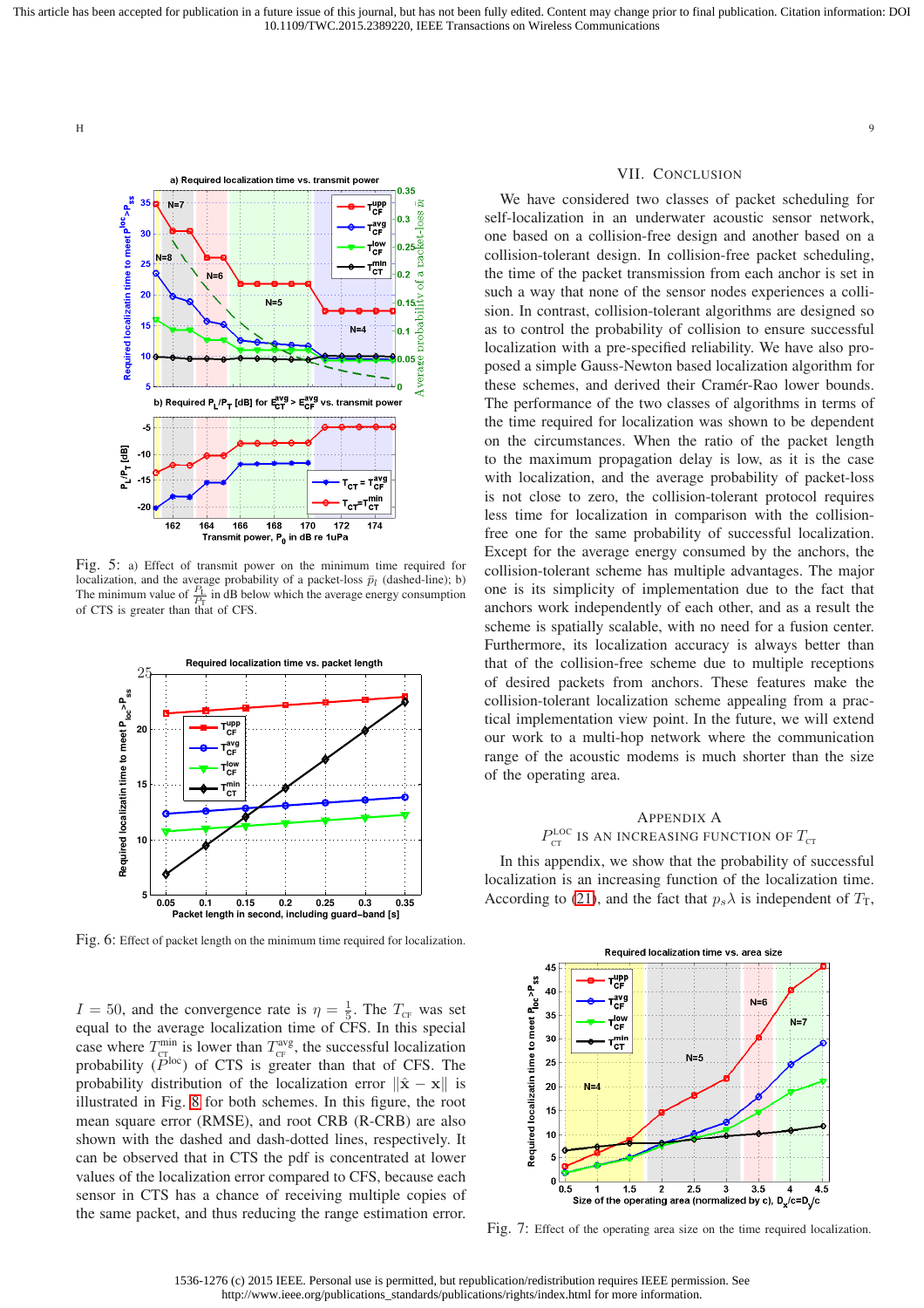

Fig. 8: Probability distribution of the localization error, and its corresponding CRB for CTS and CFS.

it is clear that  $p_{cr}$  is an increasing function of  $T_T$ . Therefore,  $P_{\text{cr}}^{\text{loc}}$  is an increasing function of  $T_{\text{T}}$  if  $P_{\text{cr}}^{\text{loc}}$  is an increasing function of  $p_{cr}$ . The derivative of  $P_{cr}^{loc}$  w.r.t.  $p_{cr}$  is

$$
\frac{\partial P_{\rm CT}^{\rm loc}}{\partial p_{\rm CT}} = \sum_{k=K}^{N} \binom{N}{k} (k - N p_{\rm CT}) p_{\rm CT}^{k-1} (1 - p_{\rm CT})^{N-k-1}.
$$
 (36)

With a simple modification we have

$$
\frac{\partial P_{\text{CT}}^{\text{loc}}}{\partial p_{\text{CT}}} = \frac{1}{p_{\text{CT}}(1 - p_{\text{CT}})} \left\{ \frac{\left[ \sum_{k=0}^{N} \binom{N}{k} k p_{\text{CT}}^{k} (1 - p_{\text{CT}})^{N-k} - \sum_{k=0}^{K-1} \binom{N}{k} k p_{\text{CT}}^{k} (1 - p_{\text{CT}})^{N-k} \right] - N p_{\text{CT}} \left[ \sum_{k=0}^{N} \binom{N}{k} p_{\text{CT}}^{k} (1 - p_{\text{CT}})^{N-k} - \sum_{k=0}^{K-1} \binom{N}{k} p_{\text{CT}}^{k} (1 - p_{\text{CT}})^{N-k} \right] \right\}.
$$
\n(37)

Using the properties of binomial random variables we have that

$$
\sum_{k=0}^{N} \binom{N}{k} k p_{\text{CT}}^{k} (1 - p_{\text{CT}})^{N-k} = N p_{\text{CT}},\tag{38}
$$

and

$$
\sum_{k=0}^{N} \binom{N}{k} p_{\text{CT}}^{k} (1 - p_{\text{CT}})^{N-k} = 1.
$$
 (39)

Now, equation (37) (or equivalently (36)) is equal to

$$
\frac{\partial P_{\rm CT}^{\rm loc}}{\partial p_{\rm CT}} = \sum_{k=0}^{K-1} {N \choose k} (N p_{\rm CT} - k) p_{\rm CT}^{k-1} (1 - p_{\rm CT})^{N-k-1}.
$$
 (40)

It can be observed that (36) is always positive for  $p_{cr} < \frac{K}{N}$ , and (40) is always positive for  $p_{cr} > \frac{K}{N}$ . As a result  $\frac{\partial P_{cr}^{\text{loc}}}{\partial p_{cr}}$  is positive for any value of  $p_{cr}$ ; therefore,  $P_{cr}^{loc}$  is an increasing function of  $p_{cr}$ , and consequently of  $T_T$ .

# APPENDIX B MAXIMUM VALUE OF  $p_s\lambda$

The first and second derivatives of  $p_s \lambda$  w.r.t.  $\lambda$  can be obtained as

$$
\frac{\partial p_s \lambda}{\partial \lambda} = \sum_{q=0}^{N} p_{s|q} \frac{x^q e^{-x}}{q!} (q - x + 1),
$$
\n(41)

10 IEEE TRANSACTIONS ON WIRELSS COMMUNICATIONS, VOL. XX, NO. X, XXXX 2015

$$
\frac{(\partial p_s \lambda)^2}{\partial^2 \lambda} = \sum_{q=0}^N p_{s|q} \frac{x^{q-1} e^{-x}}{q!} [(q-x)(q-x+1) - x], \quad (42)
$$

where  $x = 2N\lambda T_n$ . For  $x < 1$  the derivative in (41) is positive, and for  $x > N + 1$  it is negative. Therefore,  $p_s \lambda$  has at least one maximum within  $x \in [1, N + 1]$ . In practical scenarios the value of  $p_{s|q}$  for  $k > 0$  is usually small, so that it can be approximated by zero. For a special case where  $p_{s|q>0} = 0$ , (41) is zero if  $x = 1$ , and (42) is negative, and as a result  $\lambda_{opt}^{\text{low}} = \frac{1}{2NT_p}$  maximizes  $P_{\text{cr}}^{\text{loc}}$ . This corresponds to a lower bound on the optimal point in a general problem (i.e.,  $p_{s|q>0} \neq$ 0).

# APPENDIX C CRAMÉR RAO LOWER BOUND FOR CTS

The upper bound on the sum operation in (29) for CTS is  $\infty$ (note that in practice at most  $\frac{T_{\text{T}}}{T_{\text{p}}}$  packets can be transmitted from an anchor), and this makes the CRB calculation very difficult even if it is implemented numerically. In order to reduce the complexity of the problem, the observation of a sensor node from the  $j$ -th anchor is divided into two parts: Either a sensor node does not receive any packet from this anchor (no information is obtained), or it receives one or more packets. Since the anchor and the sensor node do not move very much during the localization procedure, their distance can be assumed almost constant, and therefore the noise power is the same for all measurements obtained from an anchor. When a sensor node gathers multiple measurements contaminated with independent noise with the same power (diagonal covariance matrix), CRB can be computed with less complexity. We will explain complexity reduction for the first anchor, and then generalize for the other anchors.

Considering the first anchor, each element of the FIM can be calculated in two parts: no correct packet reception, and one or more correct packet receptions from this anchor, which can be formulated as

$$
\mathbf{I}(\mathbf{x})_{i,j} = P_1^0 \mathbf{I}(\mathbf{x}|q_1 = 0)_{i,j} + P_1^{>0} \mathbf{I}(\mathbf{x}|q_1 > 0)_{i,j},\tag{43}
$$

where  $P_1^0$  is the probability that no packet is received from the first anchor, and  $P_1^{>0} = \sum_{q_1=1}^{\infty} P_1^k$  is the probability that one or more than one packets are received from the first anchor which depends on the distance between the sensor node and the anchor. The second term in (43) can be expanded as

$$
\mathbf{I}(\mathbf{x}|q_1 > 0)_{i,j} = \frac{1}{p\text{loc}} \sum_{q_N=0}^{Q_N} \cdots \sum_{q_2=0}^{Q_2} \text{s.t. } \{q_1, \ldots, q_N\} \text{ enable self-localization} \n\left\{ 1\sigma_1^{-2} \frac{\partial f_1}{\partial x_i} \frac{\partial f_1}{\partial x_j} + c_1 + 1\sigma_1^{-4} \frac{\partial \sigma_1^2}{\partial x_i} \frac{\partial \sigma_1^2}{\partial x_j} + c_2 \right\} P_1^1 / P_1^{>0} \Pi_{j=2}^N P_j^{q_j} + \n\left\{ 2\sigma_1^{-2} \frac{\partial f_1}{\partial x_i} \frac{\partial f_1}{\partial x_j} + c_1 + 2\sigma_1^{-4} \frac{\partial \sigma_1^2}{\partial x_i} \frac{\partial \sigma_1^2}{\partial x_j} + c_2 \right\} P_1^2 / P_1^{>0} \Pi_{j=2}^N P_j^{q_j} + \n\vdots \n\left\{ k\sigma_1^{-2} \frac{\partial f_1}{\partial x_i} \frac{\partial f_1}{\partial x_j} + c_1 + k\sigma_1^{-4} \frac{\partial \sigma_1^2}{\partial x_i} \frac{\partial \sigma_1^2}{\partial x_j} + c_2 \right\} P_1^k / P_1^{>0} \Pi_{j=2}^N P_j^{q_j} + \n\vdots
$$
\n(44)

1536-1276 (c) 2015 IEEE. Personal use is permitted, but republication/redistribution requires IEEE permission. See http://www.ieee.org/publications\_standards/publications/rights/index.html for more information.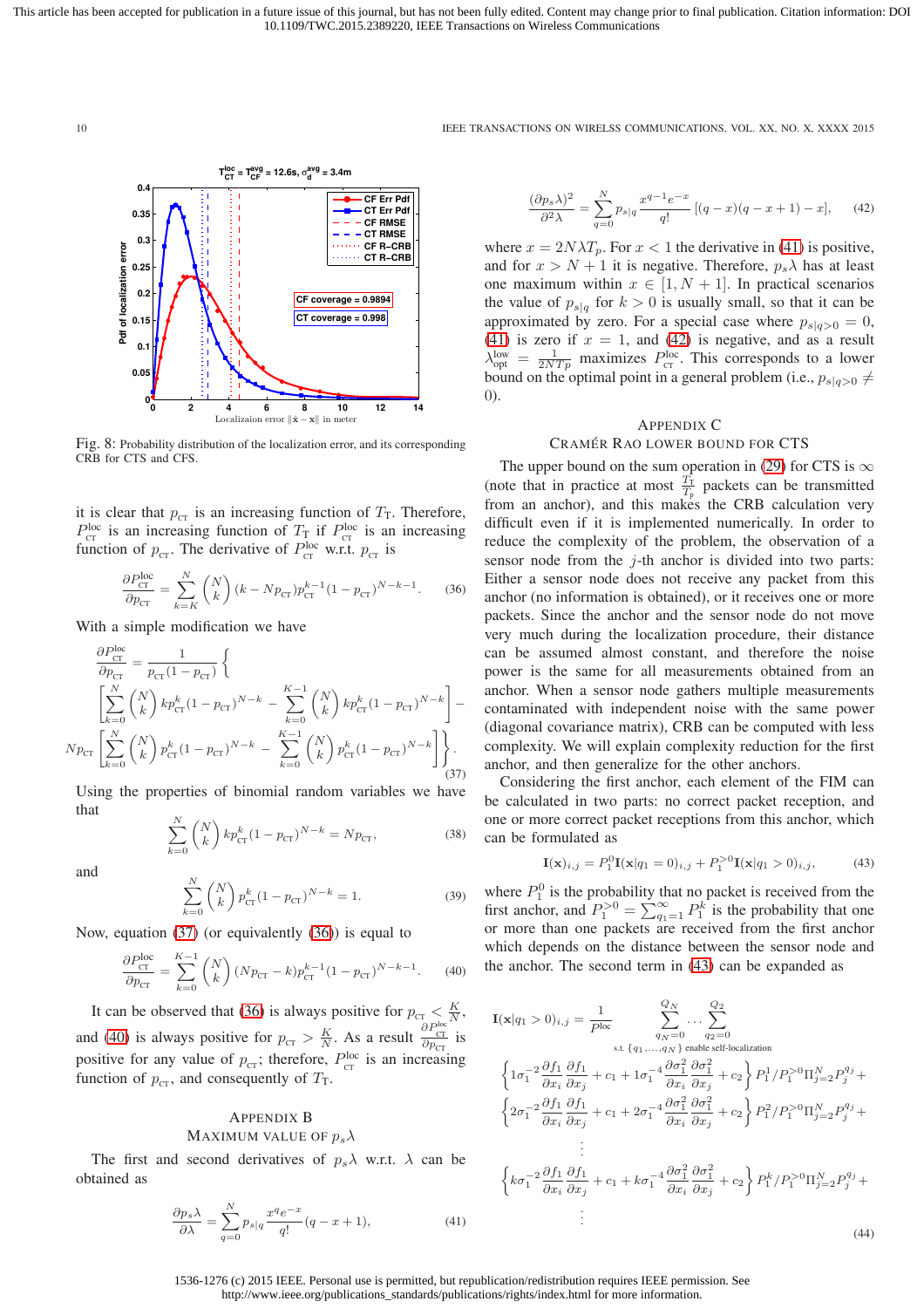H  $_{11}$ 

where  $c_1$  and  $c_2$  are affected only by measurements from the other anchors. Using a simple factorization we have

$$
\mathbf{I}(\mathbf{x}|q_1 > 0)_{i,j} = \frac{1}{p_{\text{loc}}} \sum_{q_N=0}^{Q_N} \dots \sum_{q_2=0}^{Q_2} \dots \sum_{q_2=0}^{Q_2}
$$
  
s.t. { $q_1, ..., q_N$ } enable self-localization  

$$
\left\{ g_j \left[ \sigma_1^{-2} \frac{\partial f_1}{\partial x_i} \frac{\partial f_1}{\partial x_j} + \sigma_1^{-4} \frac{\partial \sigma_1^2}{\partial x_i} \frac{\partial \sigma_1^2}{\partial x_j} \right] + c_1 + c_2 \right\} \Pi_{j=2}^N P_j^{q_j}
$$
(45)

where

$$
g_j = \frac{\sum_{q_j=1}^{\infty} k P_j^k}{\sum_{q_j=1}^{\infty} P_j^k} = \frac{\lambda T_{\rm T} p_{s|{\bf d}}^j}{1 - P_j^0}.
$$
 (46)

Now, we define  $a_{N\times 1}$  with its k-th element  $a_k$  either zero (if  $q_k = 0$ ) or  $g_j$  (if  $q_k > 0$ ). We also define  $\mathbf{b}_{N \times 1}$  with its *k*-th element  $b_k = \left[ \sigma_k^{-2} \frac{\partial f_k}{\partial x_i} \frac{\partial f_k}{\partial x_j} + \sigma_k^{-4} \right]$  $\frac{\partial \sigma_k^2}{\partial x_i}$  $\frac{\partial \sigma_k^2}{\partial x_j}$ . Then, we have

$$
\mathbf{I}(\mathbf{x}|\mathbf{a})_{i,j} = \frac{1}{P^{\text{loc}}} \left( \mathbf{a}^T \mathbf{b} \right) \left( \Pi_{n=1}^{N-n} P_{k,a_k=0}^0 \right) \left( \Pi_{n=1}^{n} (1 - P_{k,a_k>0}^0) \right), \tag{47}
$$

where  $n_a$  is the number of non-zero elements in a. Hence, to evaluate  $\mathbf{I}(\mathbf{x})_{i,j}$  for the localizable scenarios only  $\begin{pmatrix} N \\ K \end{pmatrix}$  $\binom{N}{K}$ possible states (different realizations of a which lead to localizable scenarios) have to be considered. This number is the same as that of CFS.

#### **REFERENCES**

- [1] L. Paull, S. Saeedi, M. Seto, and H. Li, "AUV navigation and localization: A review," *IEEE Journal of Oceanic Engineering*, vol. 39, pp. 131  $-149.2013$ .
- [2] S. Chatzicristofis, A. Kapoutsis, E. Kosmatopoulos, L. Doitsidis, D. Rovas, and J. Sousa, "The NOPTILUS project: Autonomous multi-AUV navigation for exploration of unknown environments," in *IFAC Workshop on Navigation, Guidance and Control of Underwater Vehicles (NGCUV2012)*, vol. 3, 2012, pp. 373–380.
- [3] M. Stojanovic and J. Preisig, "Underwater acoustic communication channels: Propagation models and statistical characterization," *IEEE Communications Magazine*, vol. 47, no. 1, pp. 84–89, 2009.
- [4] G. Han, J. Jiang, L. Shu, Y. Xu, and F. Wang, "Localization algorithms of underwater wireless sensor networks: A survey," *Sensors*, vol. 12, no. 2, pp. 2026–2061, 2012.
- [5] M. Erol-Kantarci, H. T. Mouftah, and S. Oktug, "A survey of architectures and localization techniques for underwater acoustic sensor networks," *IEEE Communications Surveys and Tutorials*, vol. 13, no. 3, pp. 487–502, 2011.
- [6] H. Jamali-Rad, H. Ramezani, and G. Leus, "Sparsity-aware multi-source RSS localization," *Elsevier Signal Processing*, vol. 101, pp. 174–191, 2014.
- [7] P. Kuakowski, J. Vales-Alonso, E. Egea-Lpez, W. Ludwin, and J. Garca-Haro, "Angle-of-arrival localization based on antenna arrays for wireless sensor networks," *Computers and Electrical Engineering*, vol. 36, no. 6, pp. 1181 – 1186, 2010.
- [8] S. P. Chepuri, G. Leus, and A.-J. van der Veen, "Sparsity-exploiting anchor placement for localization in sensor networks," *arXiv preprint arXiv:1303.4085*, 2013.
- [9] R. Stuart, "Acoustic digital spread spectrum: An enabling technology," *Sea Technology*, vol. 46, no. 10, pp. 15–20, 2005.
- [10] X. Cheng, H. Shu, and Q. Liang, "A range-difference based selfpositioning scheme for underwater acoustic sensor networks," in *Wireless Algorithms, Systems and Applications, 2007. WASA 2007. International Conference on*, pp. 38–43.
- [11] A.-K. Othman, "GPS-less localization protocol for underwater acoustic networks," in *International Conference on Wireless and Optical Communications Networks, 2008. WOCN'08. 5th IFIP*. IEEE, 2008, pp. 1–6.
- [12] M. K. Watfa, T. Nsouli, M. Al-Ayache, and O. Ayyash, "Reactive localization in underwater wireless sensor networks," in *International Conference on Computer and Network Technology (ICCNT), 2010 Second*. IEEE, 2010, pp. 244–248.
- [13] S. Shahabudeen, M. Motani, and M. Chitre, "Analysis of a highperformance MAC protocol for underwater acoustic networks," 2013.
- [14] J.-P. Kim, H.-P. Tan, and H.-S. Cho, "Impact of MAC on localization in large-scale seabed sensor networks," in *IEEE International Conference on Advanced Information Networking and Applications (AINA), 2011*, pp. 391–396.
- [15]  $\overrightarrow{A}$ . Syed, W. Ye, and J. Heidemann, "Comparison and evaluation of the T-Lohi MAC for underwater acoustic sensor networks," *IEEE Journal on Selected Areas in Communications*, vol. 26, no. 9, pp. 1731–1743, Dec. 2008.
- [16] H. Ramezani and G. Leus, "L-MAC: Localization packet scheduling for an underwater acoustic sensor network," *published in the Proc. of the International Conference on Communications, ICC2013*, pp. 1459–1463, 2013.
- [17] -, "DMC-MAC: Dynamic multi-channel MAC in underwater acoustic networks," *accepted in the European Signal Processing Conference (EUSIPCO'13), Marrakech, Morocco,*, 2013.
- [18] ——, "Ranging in an underwater medium with multiple isogradient sound speed profile layers," *Sensors*, vol. 12, no. 3, pp. 2996–3017, 2012.
- [19] R. Cardinali, L. De Nardis, M. Di Benedetto, and P. Lombardo, "UWB ranging accuracy in high and low-data-rate applications," *IEEE Transactions on Microwave Theory and Techniques*, vol. 54, no. 4, pp. 1865–1875, 2006.
- [20] P. Carroll, S. Zhou, K. Mahmood, H. Zhou, X. Xu, and J.-H. Cui, "Ondemand asynchronous localization for underwater sensor networks," in *Oceans, 2012*, vol. 62, no. 13. IEEE, 2014, pp. 3337–3348.
- [21] H.-P. Tan, Z. A. Eu, and W. K. Seah, "An enhanced underwater positioning system to support deepwater installations," in *OCEANS 2009, MTS/IEEE Biloxi-Marine Technology for Our Future: Global and Local Challenges*. IEEE, 2009, pp. 1–8.
- [22] F. Fazel, M. Fazel, and M. Stojanovic, "Random access compressed sensing over fading and noisy communication channels," *IEEE Transactions on Wireless Communications*, vol. 12, no. 5, pp. 2114–2125, 2013.
- [23] M. Stojanovic, "On the relationship between capacity and distance in an underwater acoustic communication channel," *SIGMOBILE Mob. Comput. Commun. Rev.*, vol. 11, no. 4, pp. 34–43, Oct. 2007.
- [24] H. Jamali-Rad, H. Ramezani, and G. Leus, "Cooperative localization in partially connected mobile wireless sensor networks using geometric link reconstruction," in *IEEE International Conference on Acoustics, Speech and Signal Processing (ICASSP)*. IEEE, 2012, pp. 2633–2636.
- [25] "Evologics, underwater acoustic modems, S2CR series." [Online]. Available: [http://www.evologics.de/en/products/acoustics/s2cr](http://www.evologics.de/en/products/acoustics/s2cr_12_24.html) 12 24.html



**Hamid Ramezani** was born in Tehran, Iran. He received the B.Sc. degree in electrical engineering from Tehran University, Tehran, Iran, and the M.Sc. degree in telecommunications engineering from the Iran University of Science and Technology, Tehran, Iran, in 2007. He was working in several companies focusing on the implementations of wireless system standards such as DVB-T and DVB-H. He is currently working towards the Ph.D. degree at the Electrical Engineering Department of Delft University of Technology (TU Delft), Delft, The Netherlands. His

current research interests include Underwater acoustic communications and networking.



**Fatemeh Fazel** received her B.Sc. degree from Sharif University, Tehran, Iran, her M.Sc. degree from University of Southern California, and her Ph.D. degree from the University of California, Irvine, all in electrical engineering. She is currently an associate research scientist in the electrical and computer engineering department at Northeastern University, Boston. Her research interests are in signal processing methods for wireless communications and sensor networks.